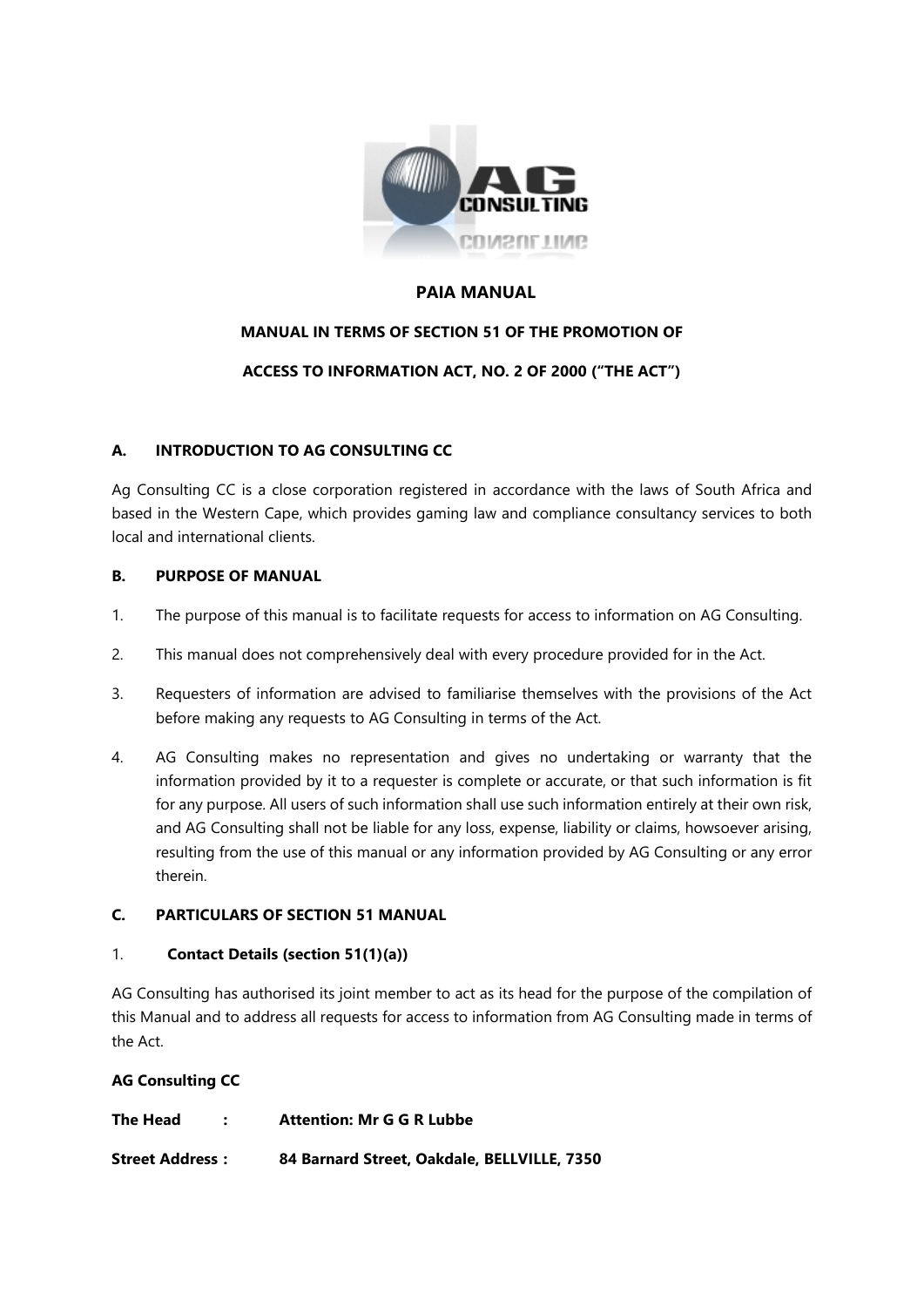### **Telephone : +27 87 898-4956**

**E-mail : [info@agconsulting.co.za](mailto:info@agconsulting.co.za)**

### **2. Guide on how to use the Act (section 51(1)(b)(i))**

The Promotion of Access to Information Act grants a requester access to records of a company if the record is required for the exercise or protection of any rights. If a public body lodges a request, the public body must be acting in the public interest. Requests in terms of the Act are required to be made in accordance with the prescribed procedures, at the rates provided.

This Guide is available from the South African Human Rights Commission : PAIA unit, Research and Documentation Department, Postal Address: Private Bag 2700, Houghton, 2041; Telephone : +27 11 484 8300; Fax : +27 11 484 0582; Website : [www.sahrc.org.za;](http://www.sahrc.org.za/) e-mail: [paia@sahrc.org.za.](mailto:paia@sahrc.org.za)

### **3. Records available in terms of any other legislation (section 51(1)(b)(iii))**

Records are kept and are available upon specified conditions (and in certain instances only to specified persons) in accordance with such other legislation as is applicable to AG Consulting, including (and as amended from time to time):

# • **Company Secretarial & Legal**

- i. Close Corporations Act 69 of 1984
- ii. Competition Act 89 of 1998
- iii. Consumer Protection Act 68 of 2008

### • **Accounting and Finance**

- i. Income Tax Act 58 of 1962
- ii. Revenue Laws Amendment Act 60 of 2008
- iii. Value Added Tax Act 89 of 1991
- iv. Financial Intelligence Centre Act 38 of 2001
- v. South African Reserve Bank Act 90 of 1989
- vi. National Credit Act 34 of 2005

#### • **Human Resources**

- i. Broad-Based Black Economic Empowerment Act, 53 of 2003
- ii. Labour Relations Act 66 of 1995
- iii. Basic Conditions of Employment Act 75 of 1997
- iv. Employment Equity Act 55 of 1998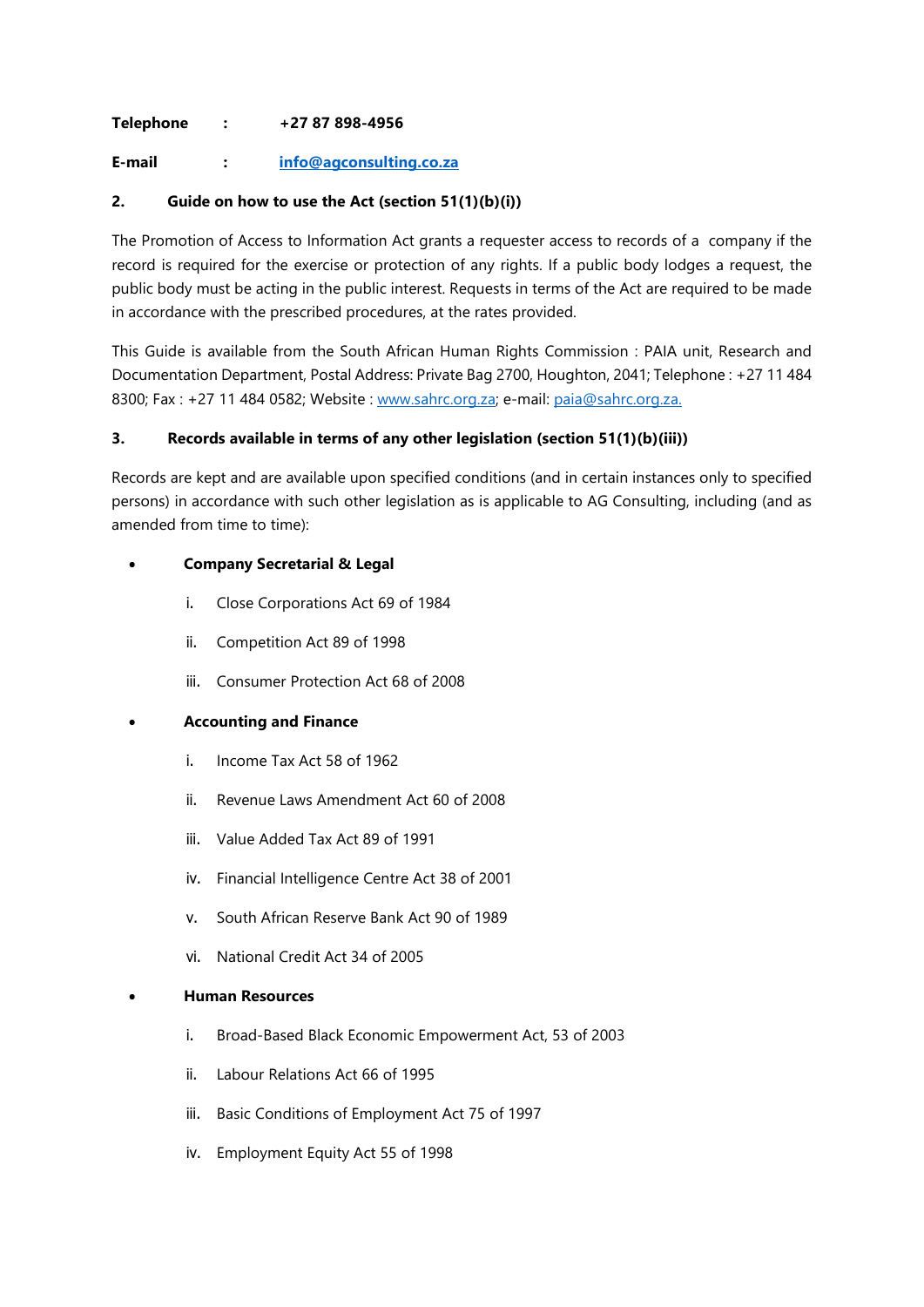- v. Skills Development Levies Act 9 of 1999
- vi. Pension Funds Act 24 of 1956
- vii. Medical Schemes Act 131 of 1998
- viii. Compensation for Occupational Injuries and Health Diseases Act 130 of 1993
- ix. Occupational Health and Safety Act 85 of 1993
- x. Unemployment Insurance Act 63 of 2001
- xi. Environmental Health and Safety Act 1989

#### • **Gambling Legislation**

- i. National Gambling Act of 7 of 2004
- ii. Eastern Cape Gambling Act 5 of 1997
- iii. Free State Gambling, Liquor and Tourism Act 6 of 2010
- iv. Gauteng Gambling Act 4 of 1995
- v. KwaZulu-Natal Gaming and Betting Act 8 of 2010
- vi. Limpopo Gambling Act 3 of 2013
- vii. Mpumalanga Gambling Act 5 of 1995
- viii. Mpumalanga Economic Regulator Act 2 of 2017
- ix. Northern Cape Gambling Act 3 of 2008
- x. Northern Cape Gambling Levies Act 4 of 2009
- xi. North West Gambling Act 2 of 2001
- xii. Western Cape Gambling and Racing Act 4 of 1996, and
- xiii. All regulations and/or Rules made under the above Acts

#### **4. Access to the records held by AG Consulting (sections 51(1)(c) & (e))**

# i. **The categories of records which are available without a person having to request access in terms of the Act**

Information already available in the public domain including information that is available in terms of the latest notice regarding the categories of records in terms of section 52(2).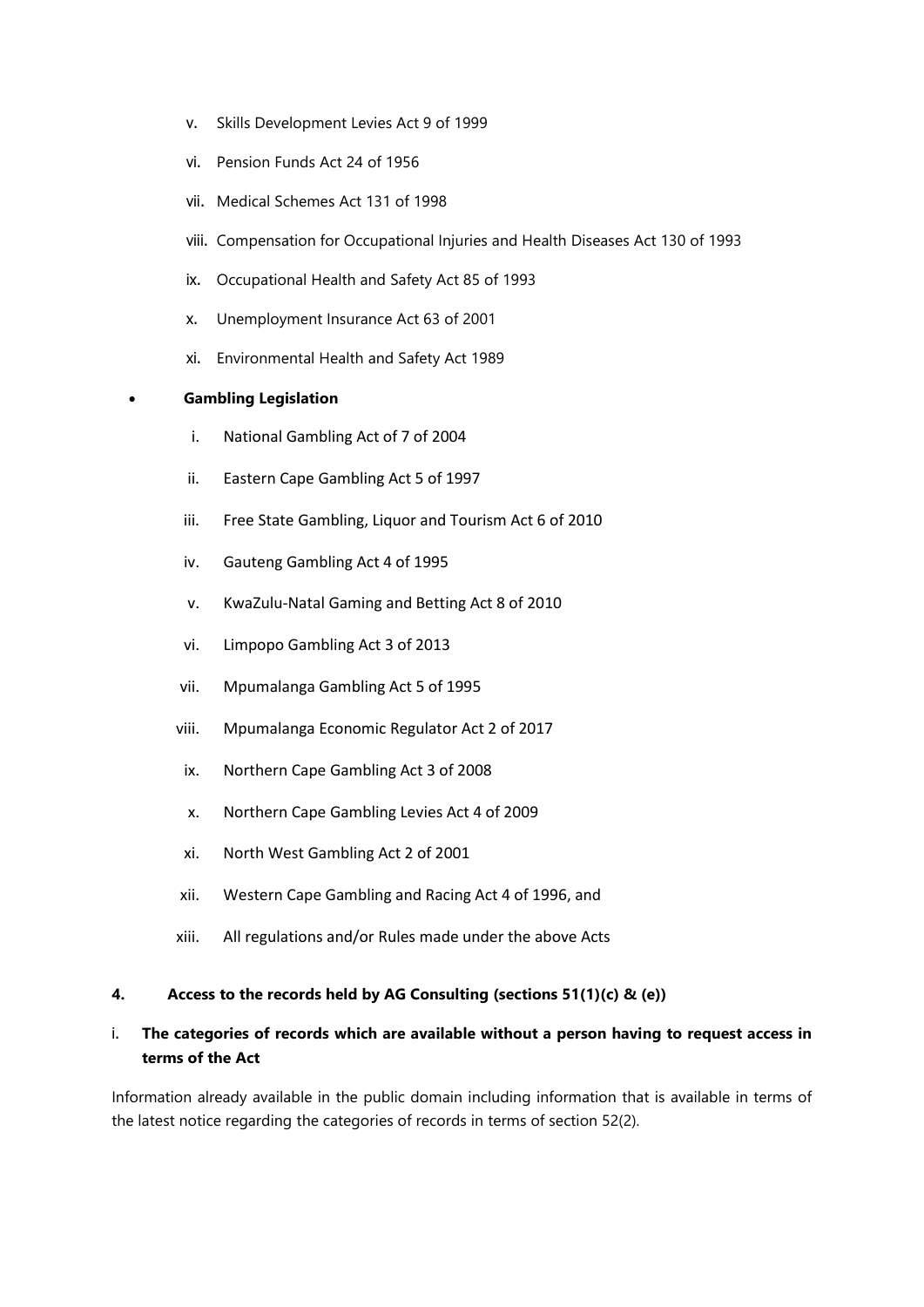### ii. **Records held by AG Consulting** *[Section 51(1)(b)(iv)]*

The following is a list of the subjects on which AG Consulting holds records and the categories into which these fall. The procedure in terms of which such records may be requested is set out in sections 4(iii) to (v) below.

Kindly note that this does not mean that the information and records listed below will automatically be made available as there are a number of grounds for refusal of access, *[Sections 7, 61 and 63 to 70]*

### **CLOSE CORPORATIONS ACT RECORDS**

- Documents of incorporation
- Founding Statement & Association Agreement
- Minutes of meetings of members
- Records relating to the appointment of bookkeepers
- **Statutory Registers**
- Purchase & Sale Agreement

#### **FINANCIAL RECORDS**

- Annual Financial Statements
- Tax Returns
- Accounting Records
- Banking Records
- Bank Statements
- Paid Cheques
- Electronic banking records
- Rental Agreements
- Other contracts
- **Invoices**

# **TAX-RELATED RECORDS**

- PAYE Records
- Documents issued to employees for income tax purposes
- Records of payments made to SARS on behalf of employees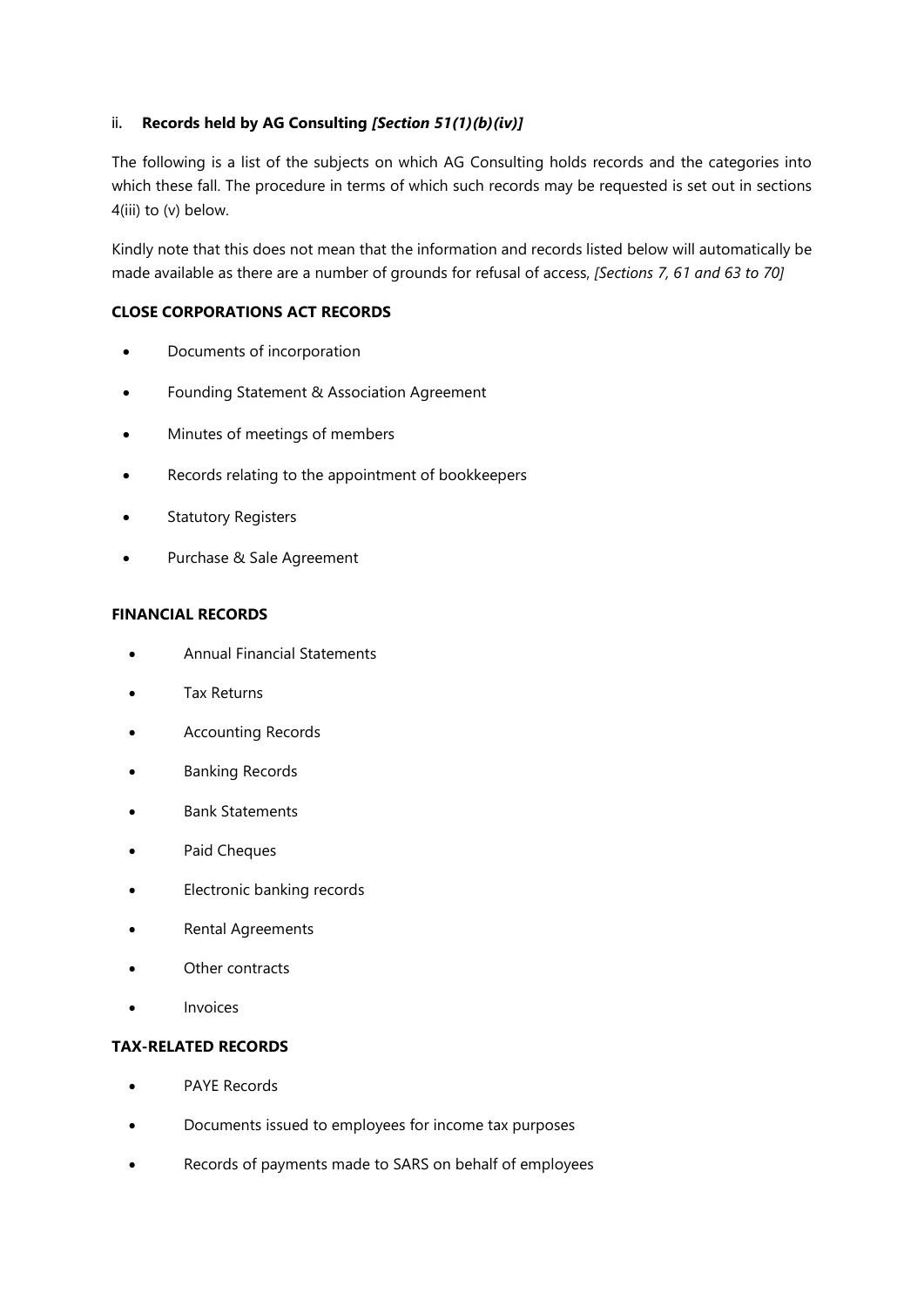- All other statutory taxes, levies and contributions:
	- i. VAT
	- ii. Skills Development Levies
	- iii. UIF
	- iv. Workmen's Compensation

### **PERSONNEL DOCUMENTS AND RECORDS** (where applicable)

• Salary records

### **INDUSTRY CLIENT AND/OR STAKEHOLDER RECORDS**

#### **"Industry Stakeholders"** include –

- All provincial licensing authorities, as defined in the National Gambling Act, 2004 and their respective personnel
- The National Gambling Board of South Africa and its personnel
- The Financial Intelligence Centre
- Any Standing Committee of a Provincial Legislature responsible for the gambling portfolio
- The Portfolio Committee on Trade and Industry (National Parliament)
- Applicants for or holders of any licence or registration or certificate of suitability capable of being issued by any provincial licensing authority in respect of the gambling industry
- Certain Voluntary Associations representing sectors of the gambling and betting industries

### **Industry Client and/or Stakeholder Records include hard and/or soft copies of the following –**

- All national and provincial licences issued to certain of the Industry Clients and/or Stakeholders with which the private body has a contractual relationship
- Licence application documentation in respect of certain of the Industry Clients and/or Stakeholders with which the private body has a contractual relationship
- All contracts entered into with Industry Clients and/or Stakeholders with which the private body has a contractual relationship
- Any documentary records provided to the private body by Industry Clients and/or **Stakeholders**
- Bid documents, reports, submissions, invoices, payment confirmation reports, correspondence, circulars, opinions and/or memoranda prepared for, addressed to or received from Industry Clients and/or Stakeholders
- B-BBEE verification source documentation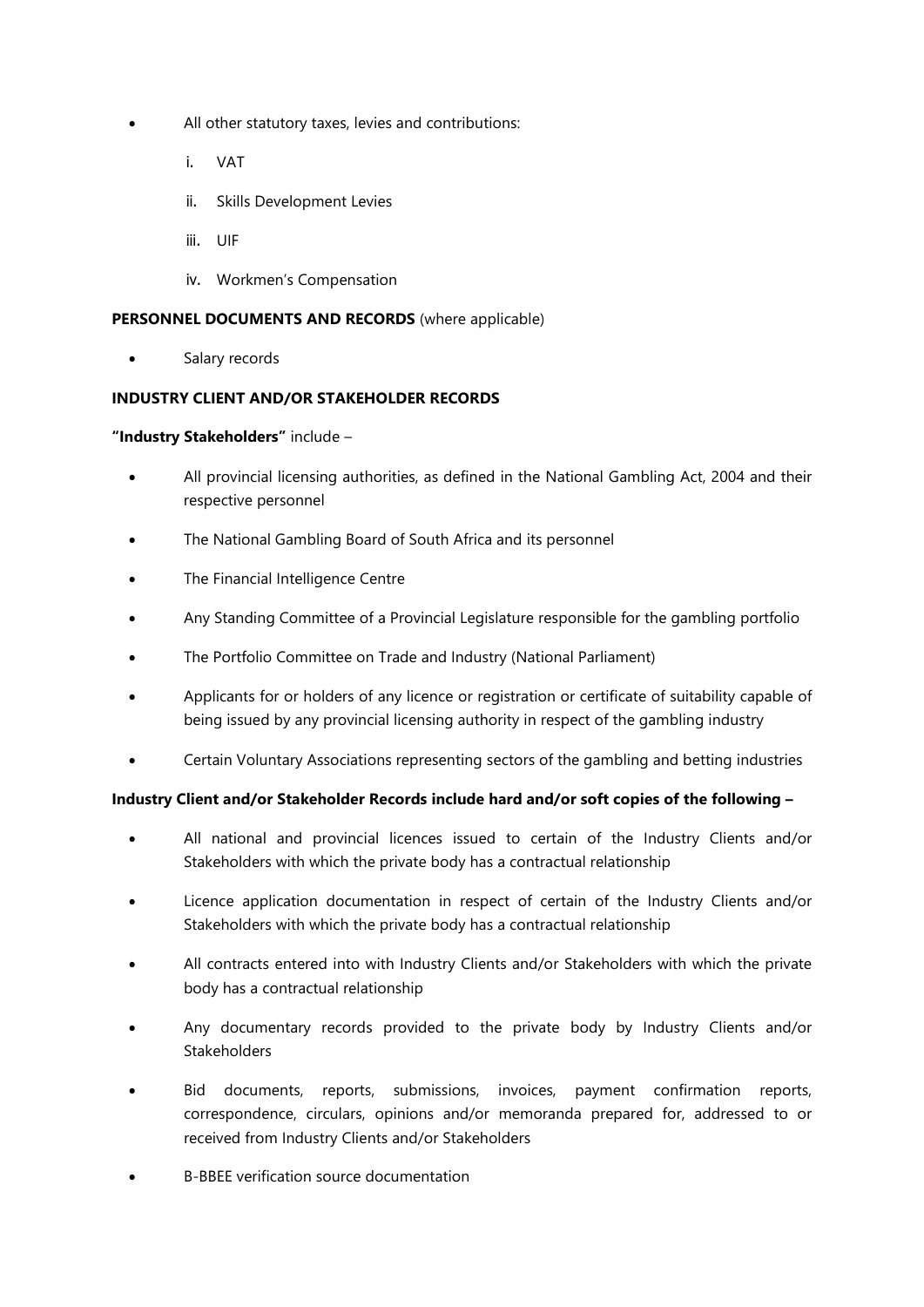### iii. **The request procedure**

To facilitate the processing of your request, kindly:

- Use the prescribed form.
- Provide proof of identity to authenticate the request and the requester. Therefore in addition to the prescribed form, requesters will be required to supply a certified copy of their identification document or any other legally acceptable form of identification.
- Address your request to the Chief Operating Officer.
- Provide sufficient details to enable AG CONSULTING to identify the following:
	- (a) the nature of the record(s) requested;
	- (b) the identity of the requester (and if an agent is lodging the request, proof of capacity);
	- (c) the form of access required;
	- postal address or electronic mail address of the requester in the Republic;
	- if the requester wishes to be informed of the decision in any manner (in addition to written), the manner and particulars thereof;
	- (d) the right which the requester is seeking to exercise or protect with an explanation of the reason the record is required to exercise or protect that right.

#### iv. **Notification**

Requesters will be informed within 30 days if AG Consulting's decision is to refuse access to the information requested based on any of the grounds for refusal as contemplated in Sections 7, 61 and 63 to 70 of the Act. Take note that the 30-day period may be extended for a further 30-day period should more time be required to gather the requested information. The requester will, however, be notified if the initial 30-day notice period is to be extended for a further 30 days.

#### v. **Prescribed Fees**

The following applies to requests (other than personal requests):

- A requester is required to pay the prescribed fees (if any) before a request will be processed (See Annexure A for the prescribed fees);
- If the preparation of the record requested requires more than the prescribed number of hours (six), a deposit shall be paid (of not more than one third of the access fee which would be payable if the request were granted);
- A requester may lodge an application with a court against the tender/payment of the request fee and/or deposit;
- Records may be withheld until the fees have been paid.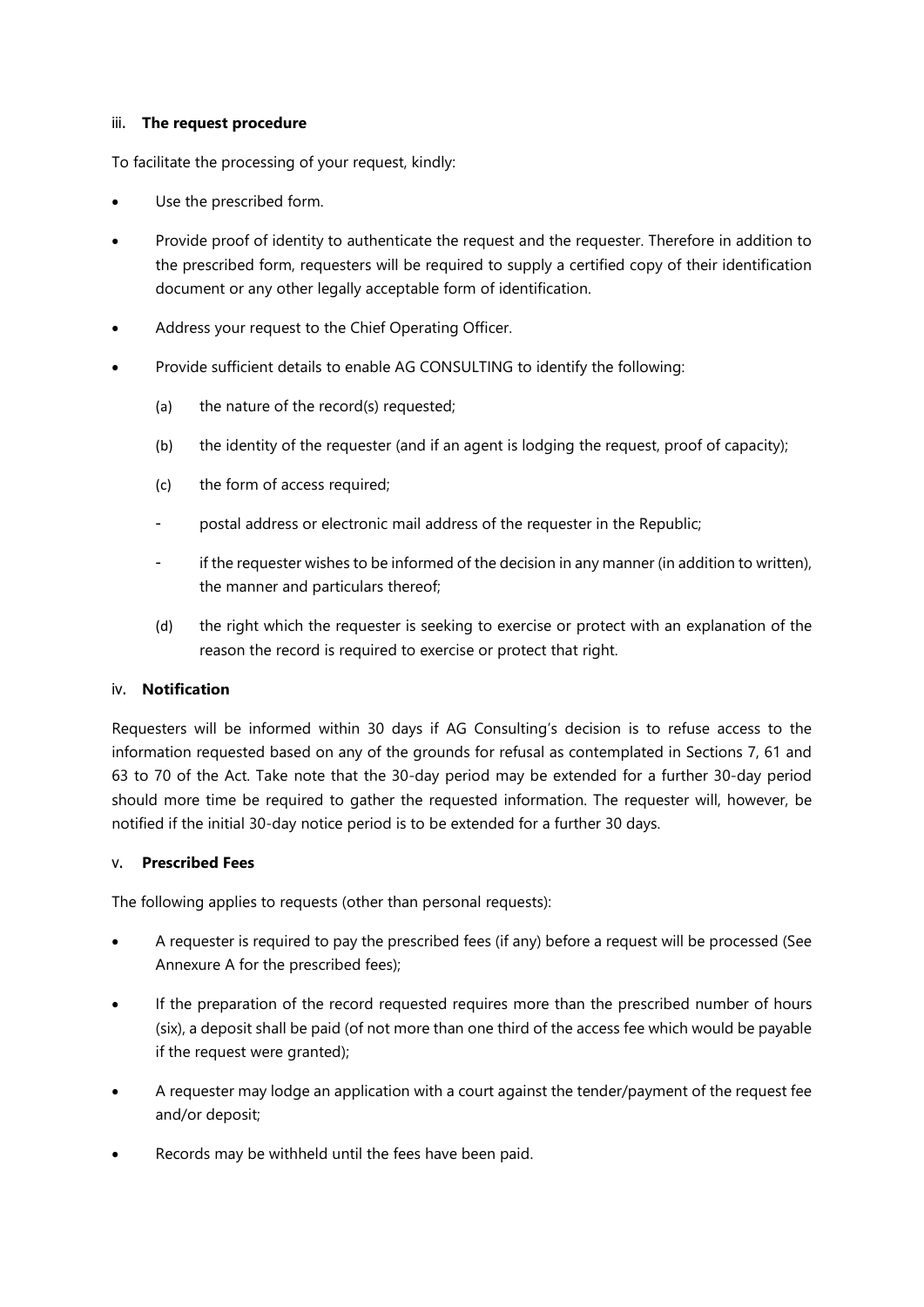# **5. Information regarding the Protection of Personal Information Act ("POPIA")** *[Section 51(1)(c)]***:**

### 5.1. **Purpose of the processing** *[Section 51(1)(c)(i)]***:**

Personal information, as defined in POPIA, is processed by AG Consulting for the purposes of:

- (i) Assisting Industry Clients and/or their stakeholders and/or third-party contractors in making application for licences and/or certificates of suitability;
- (ii) Assisting Industry Clients and/or their stakeholders and/or third-party contractors in the development of B-BBEE plans and business strategies and preparing for B-BBEE ratings and monitoring compliance with B-BBEE-related requirements;
- (iii) Monitoring compliance with contractual obligations;
- (iv) Monitoring and ensuring compliance of Industry Clients with applicable legislation;
- (v) Monitoring and ensuring compliance of Industry Clients with licence conditions;
- (vi) Representing Industry Clients in quasi-judicial proceedings in relation to (i), (iv) and (v) above, and
- (vii) Preparing reports, submissions, correspondence, circulars, opinions and/or memoranda for or on behalf of Industry Clients.

#### 5.2. **Categories of data subjects and information relating thereto** *[Section 51(1)(c)(ii)]***:**

The personal information specified in the Table below is held and processed by AG Consulting in respect of the categories of data subjects listed in the Table below:

| <b>DATA SUBJECTS</b>                  | <b>PERSONAL INFORMATION</b>                                                                               |
|---------------------------------------|-----------------------------------------------------------------------------------------------------------|
| Customers                             | Identity data, contact data, financial data, B-BBEE compliance-<br>related data, probity-related data     |
| Employees                             | Identifying data, contact data, banking details, tax numbers, salary<br>records                           |
| Suppliers, contractors<br>& creditors | Company name, company registration number, contact details,<br>bank details, tax number and/or VAT number |

For the purposes of the above table, the following definitions apply:

• **Identity Data** includes: first name, last name, identity number, username or similar identifier, title, date of birth and gender of the data subject.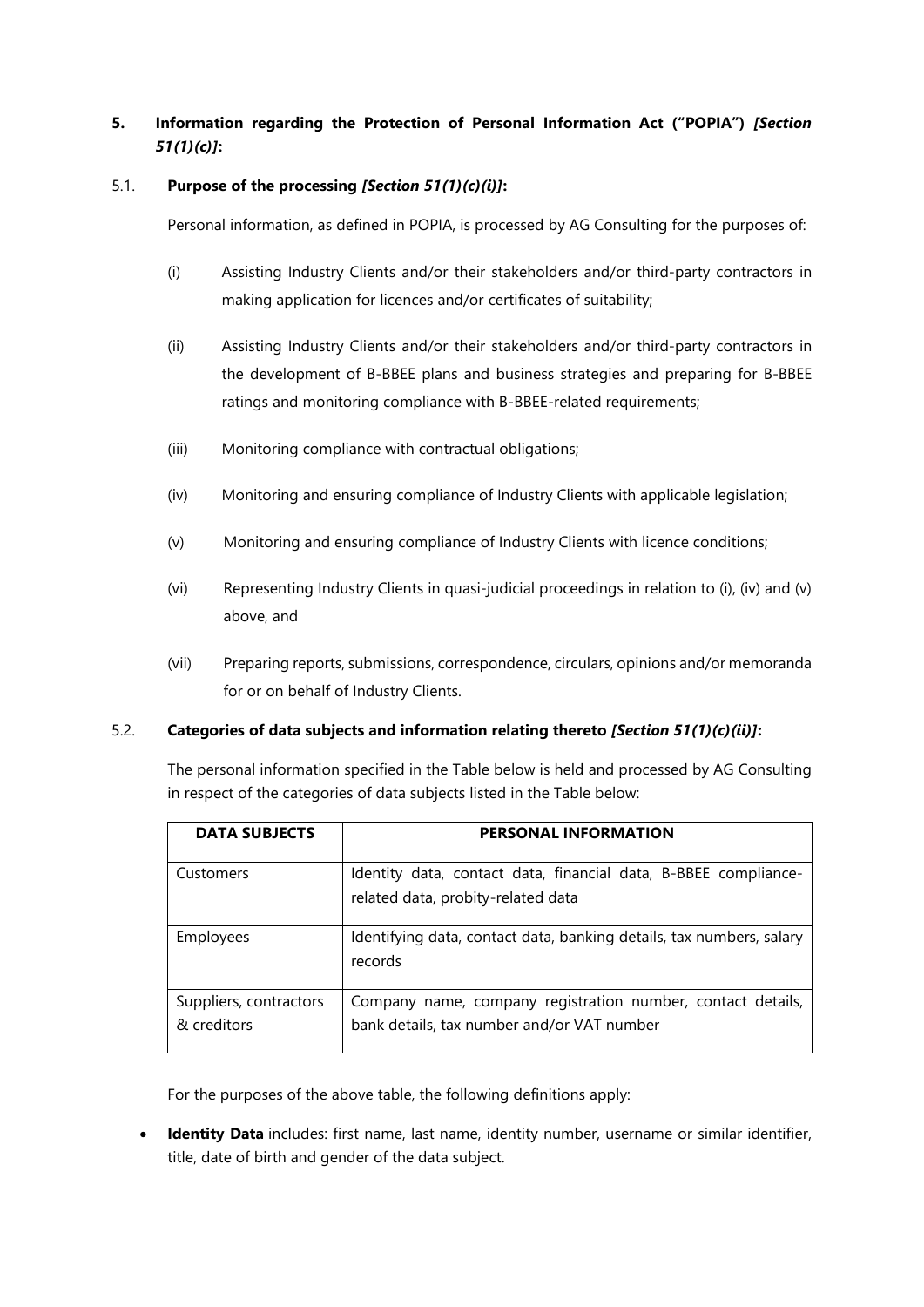- **Contact Data** includes: address, email address and telephone numbers.
- **Financial Data** includes: bank account and payment card details.
- **B-BBEE compliance-related Data** includes: data, including personal and special personal information, relating to measures implemented or proposed to be implemented by Industry Clients in relation to B-BBEE, including details regarding PDI ownership, skills development initiatives, PDI content in relation to management and details of agreements and/or other measures implemented or proposed to be implemented in relation to enterprise development and socio-economic development.
- **Probity-related Data** includes: bid and/or application and/or related documentation and/or other information pertaining to initial and/or ongoing eligibility for licensing of Industry Clients, as set forth in the qualification requirements for licensing contained in national and provincial legislation relating to gambling and betting

# 5.3. **Categories of recipients to whom personal information may be supplied** *[Section 51(1)(c)(iii)]***:**

The personal information held by AG Consulting may be supplied to –

- (i) the relevant data subject;
- (ii) any governmental and/or regulatory authority which requires such information for the proper performance of a statutory function;
- (iii) other persons, with the consent of the data subject, and only for a purpose consistent with the purpose for which the relevant personal information was collected, and/or
- (iv) where the personal information is anonymous (i.e. does not enable the recipient to identify the data subject).

# 5.4. **Planned transborder flows of personal information** *[Section 51(1)(c)(iv)]***:**

AG Consulting does not intend to transfer personal information in respect of SA-based data subjects beyond the borders of South Africa, although it may process personal information in respect of individuals outside of the borders of South Africa under the authority of and in the course of executing valid mandates conferred on it by governmental and/or regulatory bodies having appropriate jurisdiction.

# 5.5. **Information security measures** *[Section 51(1)(c)(v)]***:**

The confidentiality, security and integrity of the personal information held and processed by AG Consulting is promoted and assured by means of –

- (i) Password protection for log-in access;
- (ii) Detailed Password Policy;
- (iii) Encryption;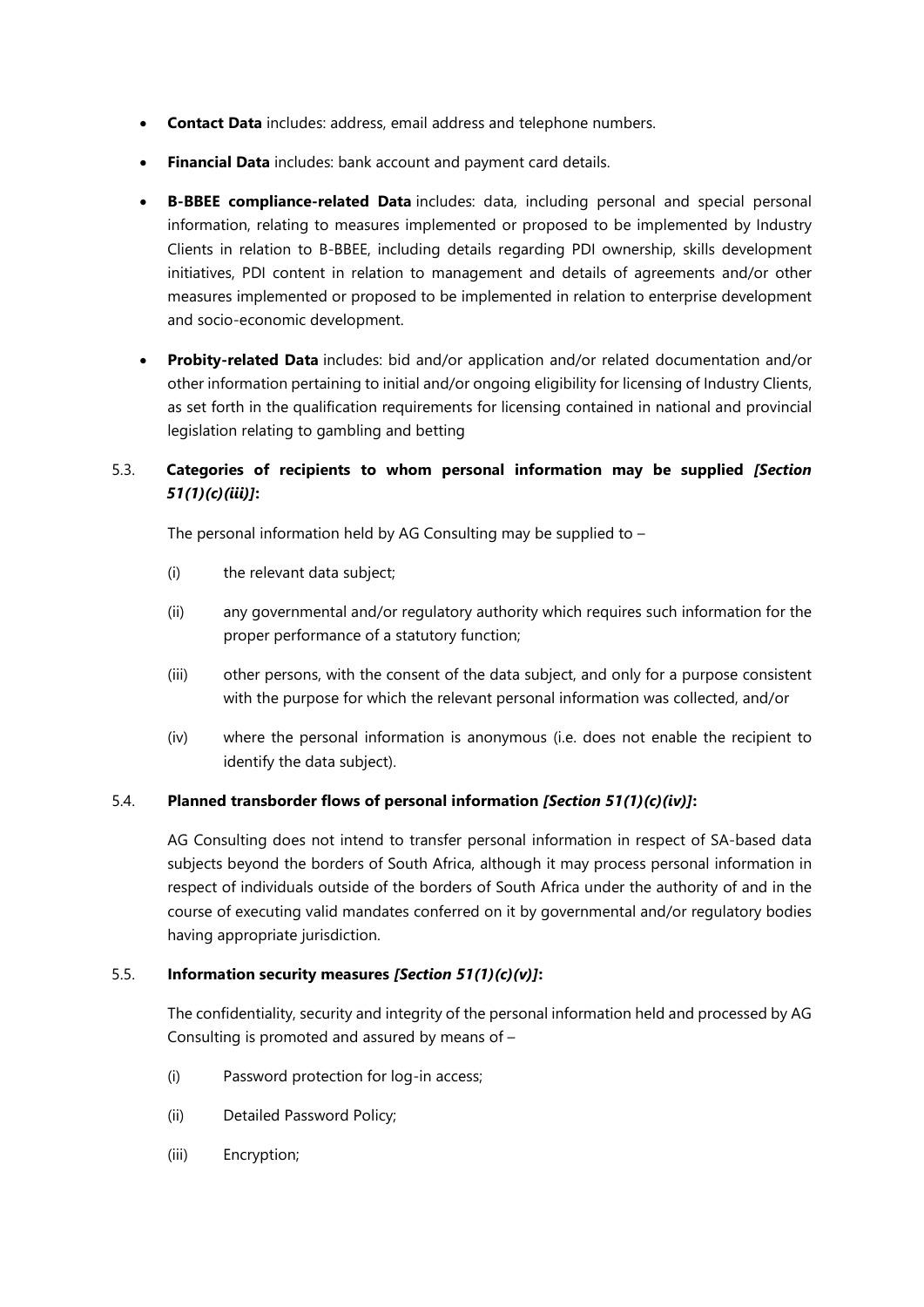- (iv) Access controls to personal information;
- (v) Firewalls;
- (vi) 2-factor Authentication;
- (vii) Privacy Policy;
- (viii) Personal Information Sharing Policy;
- (ix) Subject Access Request Policy;
- (x) Data Retention Policy, and
- (xii) Internal Privacy Policy.

# **6. Availability of the Manual (section 51(3))**

This Manual is available for inspection at the offices of AG Consulting free of charge and copies are available with the SAHRC, and on the AG Consulting website at [www.agconsulting.co.za.](http://www.agconsulting.co.za/)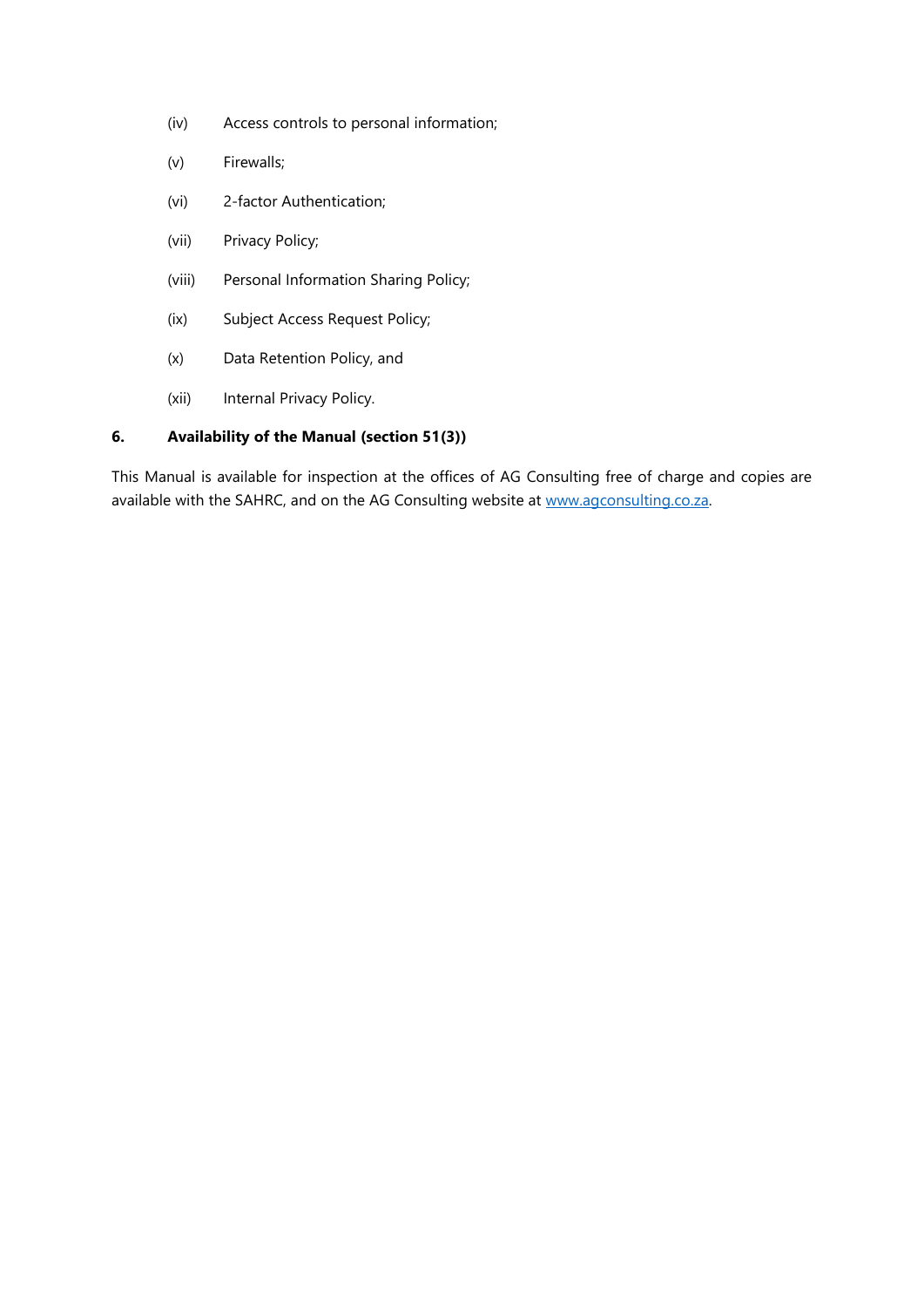#### **ANNEXURE A**

### **PRESCRIBED FEES**

### **Prescribed Fees for Private Bodies**

- 1. The fee for a copy of the Manual as contemplated in regulation (9)(2)(c) is R1,10 for every photocopy of an A4-size page or part thereof.
- 2. The fees for reproduction referred to in regulation 11(1) are as follows:

|        |     |      |                                                                                                                        | R     |
|--------|-----|------|------------------------------------------------------------------------------------------------------------------------|-------|
|        | (a) |      | For every photocopy of an A4-size page or part thereof                                                                 | 1,10  |
|        | (b) |      | For every printed copy of an A4-size page or part thereof                                                              |       |
|        |     |      | held on a computer or in electronic or machine-readable form                                                           | 0,75  |
|        | (c) |      | For a copy in a computer-readable form on -                                                                            |       |
|        |     | (i)  | compact disc                                                                                                           | 70,00 |
|        |     | (ii) | flash drive                                                                                                            | 70,00 |
|        | (d) |      | For a transcription of visual images,                                                                                  |       |
|        |     | (i)  | for an A4-size page or part thereof                                                                                    | 40,00 |
|        |     | (ii) | for a copy of visual images                                                                                            | 60,00 |
|        | (e) |      | For a transcription of an audio record,                                                                                |       |
|        |     | (i)  | for an A4-size page or part thereof                                                                                    | 20,00 |
|        |     | (ii) | for a copy of an audio record                                                                                          | 30,00 |
| 3.     |     |      | The request fee payable by a requester, other than a personal requester, referred to in<br>regulation 11(2) is R50,00. |       |
| 4.     |     |      | The access fees payable by a requester referred to in regulation 11(3) are as follows:                                 |       |
|        |     |      |                                                                                                                        |       |
| (1)(a) |     |      | For every photocopy of an A4-size page or part thereof<br>R <sub>1</sub> ,10                                           |       |

- (b) For every printed copy of an A4-size page or part thereof held on a computer or in electronic or machine-readable form 0,75
- (c) For a copy in a computer-readable form on  $(i)$  compact disc  $70,00$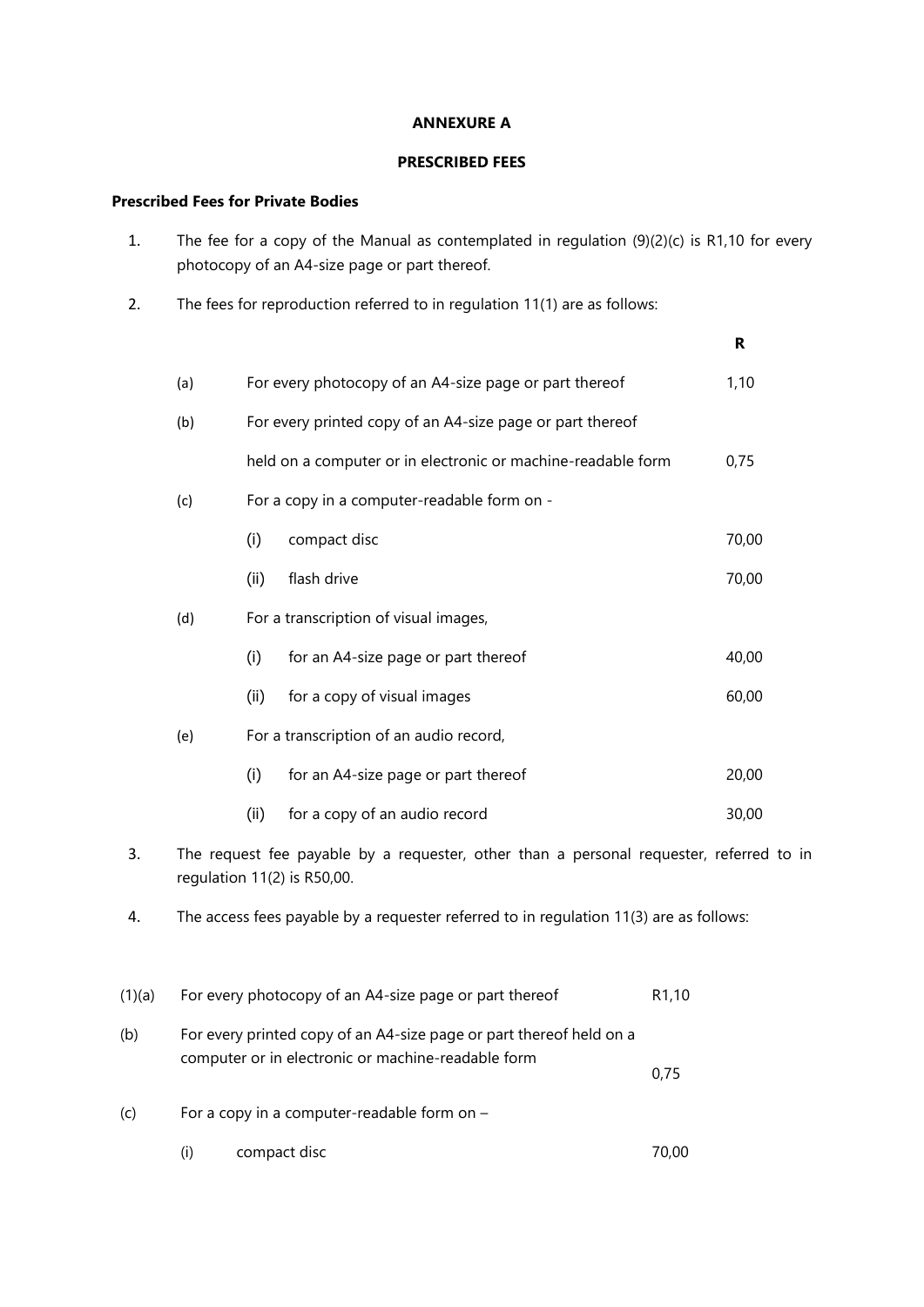|     | (ii) | flash drive                             | 70,00 |
|-----|------|-----------------------------------------|-------|
| (d) |      | For a transcription of visual images,   |       |
|     | (i)  | for an A4-size page or part thereof     | 40,00 |
|     | (ii) | for a copy of visual images             | 60,00 |
| (e) |      | For a transcription of an audio record, |       |
|     | (i)  | for an A4-size page or part thereof     | 20,00 |
|     | (i)  | for a copy of an audio record           | 30,00 |

- (f) To search for and prepare the record for disclosure, R30,00 for each part of an hour reasonably required for such search and preparation.
	- (2) For purposes of section 54(2) of the Act, the following applies:
		- (a) six hours as the hours to be exceeded before a deposit is payable; and
		- (b) one third of the access fee is payable as a deposit by the requester.
	- (3) The actual postage is payable when a copy of a record must be posted to a requester.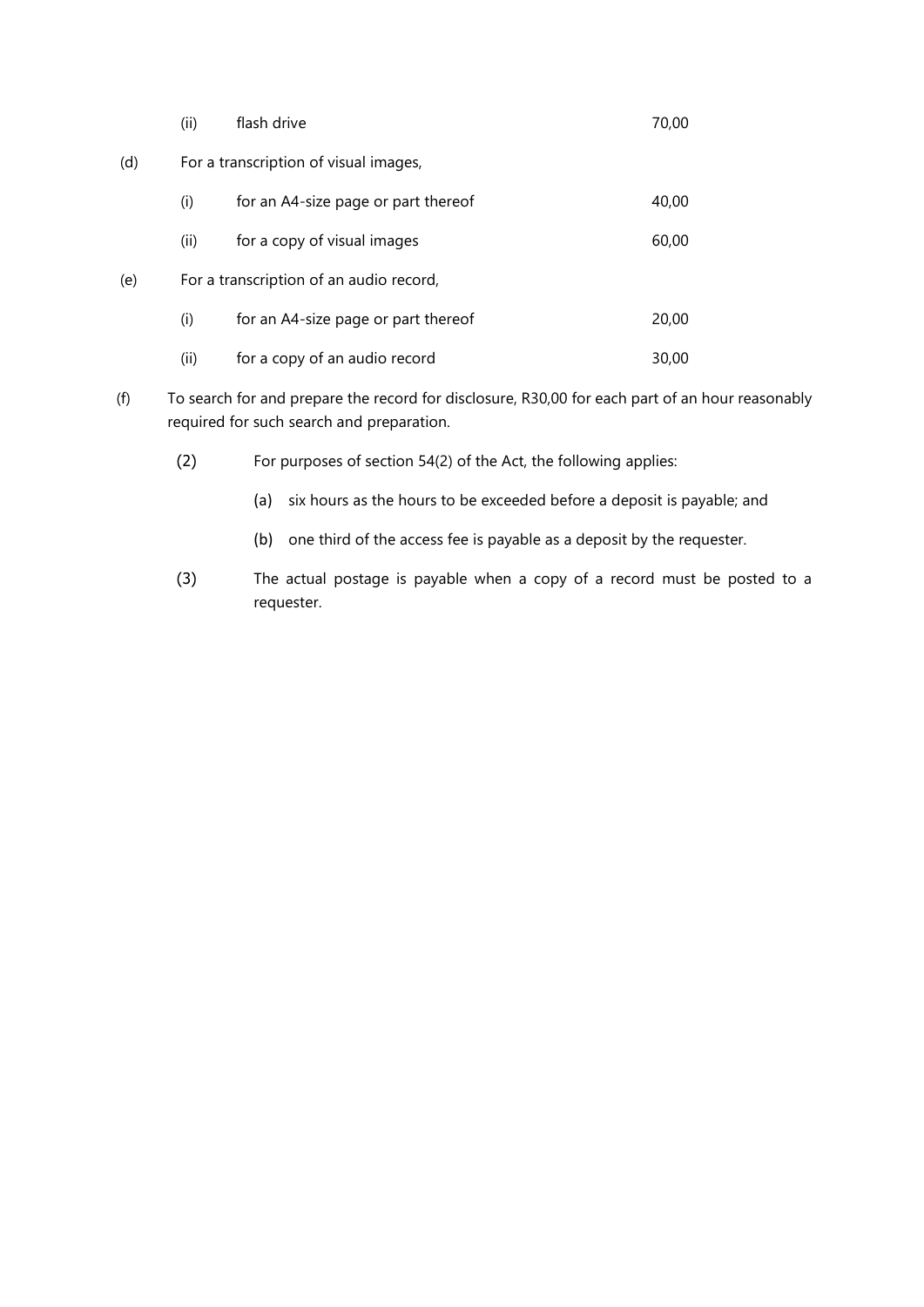#### **ANNEXURE B: PRESCRIBED FORM C**

#### **REQUEST FOR ACCESS TO RECORDS OF AG CONSULTING CC**

#### **(Section 53(1) of the Promotion of Access to Information Act, 2000)**

**(Act No. 2 of 2000)**

**[Regulation 10]**

### **A. Particulars of private body**

#### **AG Consulting CC**

The Head: Attention: Mr G G R Lubbe

Address: 84 Barnard Street, Oakdale, BELLVILLE, 7350

Telephone: +27 87 898-4956

E-mail: **[info@agconsulting.co.za](mailto:info@agconsulting.co.za)**

#### **B. Particulars of person requesting access to the record**

- (a) The particulars of the person who requests access to the record must be given below.
- (b) The address and/or electronic address in the Republic to which the information is to be sent must be given.
- (c) Proof of the capacity in which the request is made, if applicable, must be attached.

#### **Full names and surname:**

**……………………………………………………………………………………………………………….……………….**

#### **Identity number:**

**………………………………………………………………………………….…………..………………………………….**

**Postal address:** 

**…………………………………………………………………………………………………….……………………………**

**Fax number: ……………………………………………….**

**Telephone number:…………….………….…………….** 

**E-mail address: ………………………………………………………………**

**Capacity in which request is made, when made on behalf of another person:**

**……………………………………………………………………………………………………………………………….**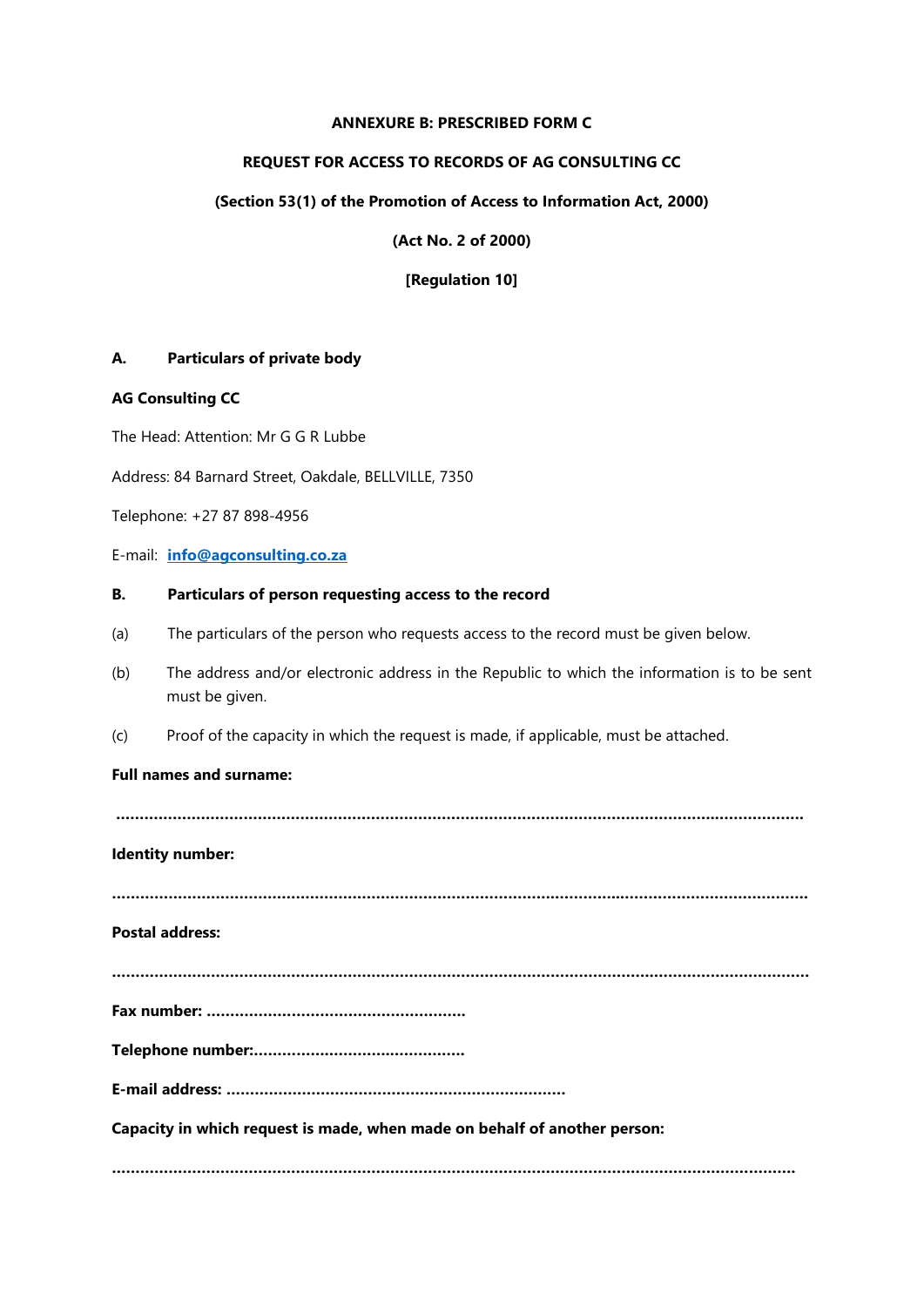### **C. Particulars of person on whose behalf request is made**

This section must be completed *ONLY if* **a request for information is made on behalf of** *another person.*

### **Full names and surname:**

**………………………………………………………………………………………………………………………………**

#### **Identity number:**

**…………………………………………………………………………**

#### **D. Particulars of record**

- (a) Provide full particulars of the record to which access is requested, including the reference number if that is known to you, to enable the record to be located.
- (b) If the provided space is inadequate, please continue on a separate folio and attach it to this form.

The requester must sign all the additional folios.

1 Description of record or relevant part of the record:

**………………………………………………………………………………………………………….**

2 Reference number, if available:

**…………………………………………………………………………………………………………..**

3 Any further particulars of record:

**…………………………………………………………………………………………………………….**

### **E. Fees**

- (a) A request for access to a record, other than a record containing personal information about yourself, will be processed only after a request fee has been paid.
- (b) You will be notified of the amount required to be paid as the request fee.
- (c) The fee payable for access to a record depends on the form in which access is required and the reasonable time required to search for and prepare a record.
- (d) If you qualify for exemption of the payment of any fee, please state the reason for exemption.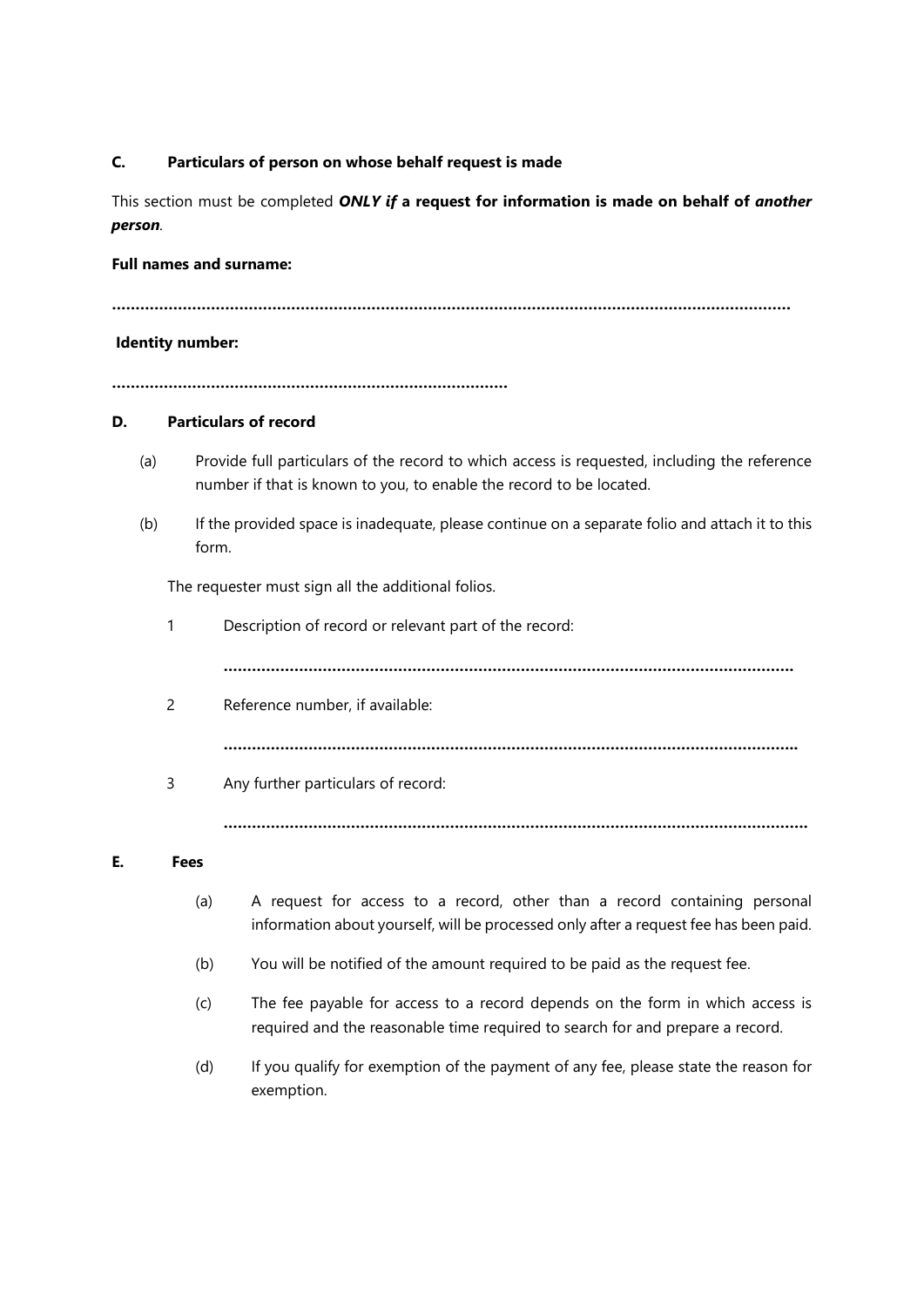**Reason for exemption from payment of fees:** 

**…………………………………………………………………………..……………………………………………………**

# **F. Form of access to record**

If you are prevented by a disability to read, view or listen to the record in the form of access provided for in 1 to 4 hereunder, state your disability and indicate in which form the record is required.

| Disability:                         | Form in which record is<br>required |
|-------------------------------------|-------------------------------------|
|                                     |                                     |
|                                     |                                     |
| Mark the appropriate box with an X. |                                     |

NOTES:

- (a) Compliance with your request in the specified form may depend on the form in which the record is available.
- (b) Access in the form requested may be refused in certain circumstances. In such a case you will be informed if access will be granted in another form.

(c) The fee payable for access for the record, if any, will be determined partly by the form in which access is requested.

| $ 1.$ If the record is in written or printed form:                             |  |                                                                                          |                                 |                                                                                           |  |
|--------------------------------------------------------------------------------|--|------------------------------------------------------------------------------------------|---------------------------------|-------------------------------------------------------------------------------------------|--|
| copy of record*                                                                |  | inspection of record                                                                     |                                 |                                                                                           |  |
| 2. If record consists of visual images:                                        |  |                                                                                          |                                 |                                                                                           |  |
| letc.)                                                                         |  |                                                                                          |                                 | this includes photographs, slides, video recordings, computer-generated images, sketches, |  |
| view the images                                                                |  | copy of the images"                                                                      | transcription of the<br>images* |                                                                                           |  |
|                                                                                |  | 3. If record consists of recorded words or information which can be reproduced in sound: |                                 |                                                                                           |  |
| llisten to the soundtrack                                                      |  | transcription of soundtrack*                                                             |                                 |                                                                                           |  |
| llaudio cassette                                                               |  | written or printed document                                                              |                                 |                                                                                           |  |
| 4. If record is held on computer or in an electronic or machine-readable form: |  |                                                                                          |                                 |                                                                                           |  |
| printed copy of record*                                                        |  | printed copy of information<br>derived from the record"                                  |                                 | readable<br>computer<br>in.<br>copy<br>form*<br>(USB or compact disc)                     |  |
|                                                                                |  |                                                                                          |                                 |                                                                                           |  |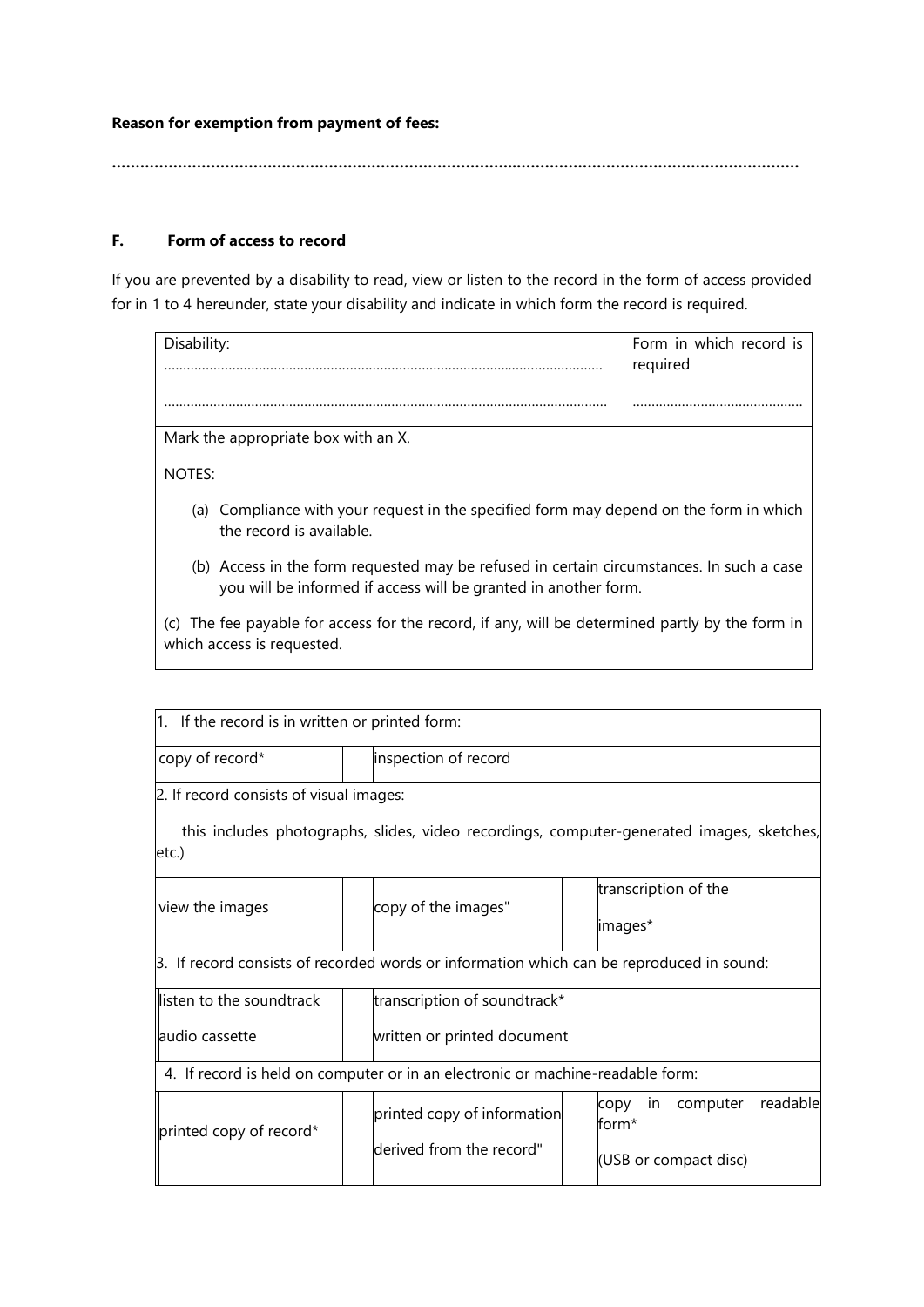| l'If you requested a copy or transcription of a record (above), do you<br>wish the |      | <b>NO</b> |
|------------------------------------------------------------------------------------|------|-----------|
| copy or transcription to be posted to you?                                         | YES. |           |
| Postage is payable.                                                                |      |           |
|                                                                                    |      |           |

### **G Particulars of right to be exercised or protected**

If the provided space is inadequate, please continue on a separate folio and attach it to this form. The requester must sign all the additional folios.

1. Indicate which right is to be exercised or protected:

**………………………………………………………………………………………………………………………………… ………………………………………………………………………………………………………………………………… ………………………………………………………………………………………………………………………………… …………………………………………………………………………………………………………………………………**

2. Explain why the record requested is required for the exercise or protection of the aforementioned right:

**………………………………………………………………………………………………………………………………… ………………………………………………………………………………………………………………………………… ………………………………………………………………………………………………………………………………… …………………………………………………………………………………………………………………………………**

#### **H. Notice of decision regarding request for access**

You will be notified in writing whether your request has been approved/denied. If you wish to be informed in another manner, please specify the manner and provide the necessary particulars to enable compliance with your request.

# **How would you prefer to be informed of the decision regarding your request for access to the record?**

**………………………………………………………………………………………………………………………………… ………………………………………………………………………………………………………………………………… ………………………………………………………………………………………………………………………………… …………………………………………………………………………………………………………………………………**